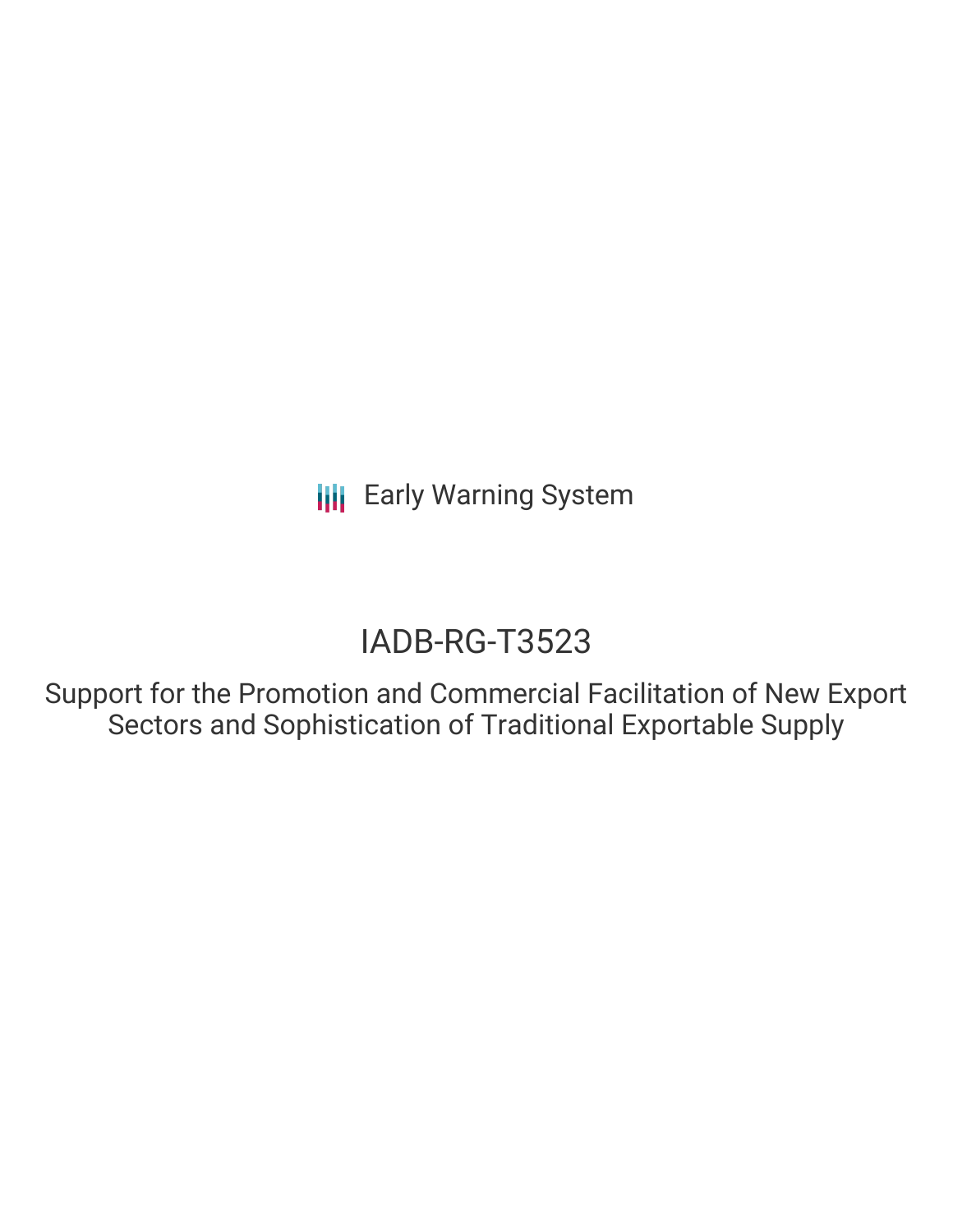

## Early Warning System

Support for the Promotion and Commercial Facilitation of New Export Sectors and Sophistication of Traditional Evnortable Sunnly

#### **Quick Facts**

| Argentina, Paraguay                       |
|-------------------------------------------|
| Inter-American Development Bank (IADB)    |
| Approved                                  |
| U                                         |
| 2019-12-12                                |
| Industry and Trade, Technical Cooperation |
| Grant                                     |
| $$0.19$ million                           |
|                                           |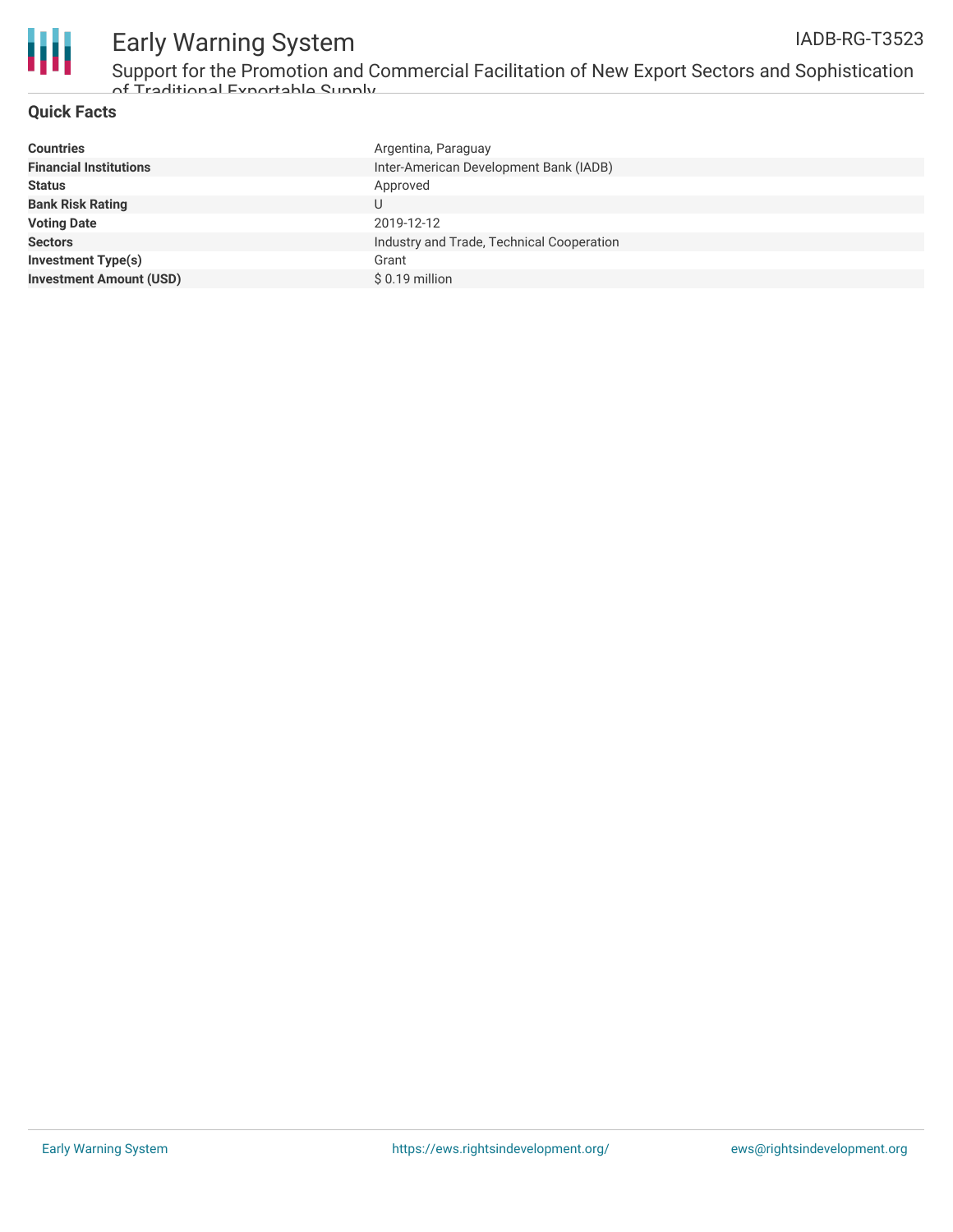

### Early Warning System

Support for the Promotion and Commercial Facilitation of New Export Sectors and Sophistication of Traditional Exportable Supply

#### **Project Description**

According to the Bank's website, this project finances technical cooperation to contribute to the diversifaction of the exportable offers of Argentina and Paraguay, developing and disseminating strategies and instruments for the promotion of exports and attraction of investments in intensive sectors in the use of highly qualified human capital and cultural and creative content.

This will entail the following: (i) indentification and development of innovative strategies for commercial promotion and facilitation of traditional sectors; (ii) identification, development and dissemination of policies and instruments for export promotion and investment attraction; and (iii) indentification and proposition of policies and strategies to guarantee the enabling conditions of competitiveness of the new sectors.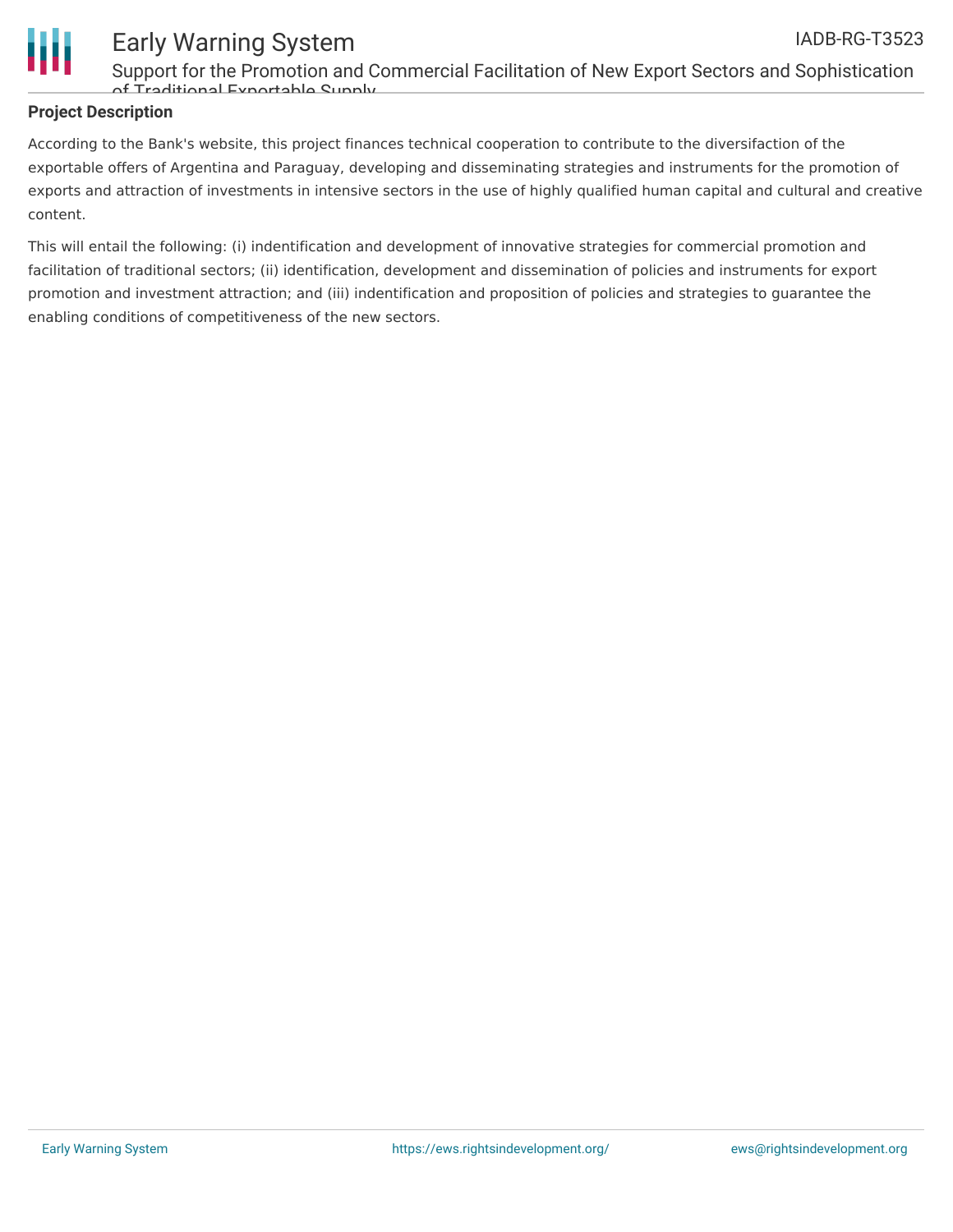

### Early Warning System

Support for the Promotion and Commercial Facilitation of New Export Sectors and Sophistication of Traditional Exportable Supply

#### **Investment Description**

• Inter-American Development Bank (IADB)